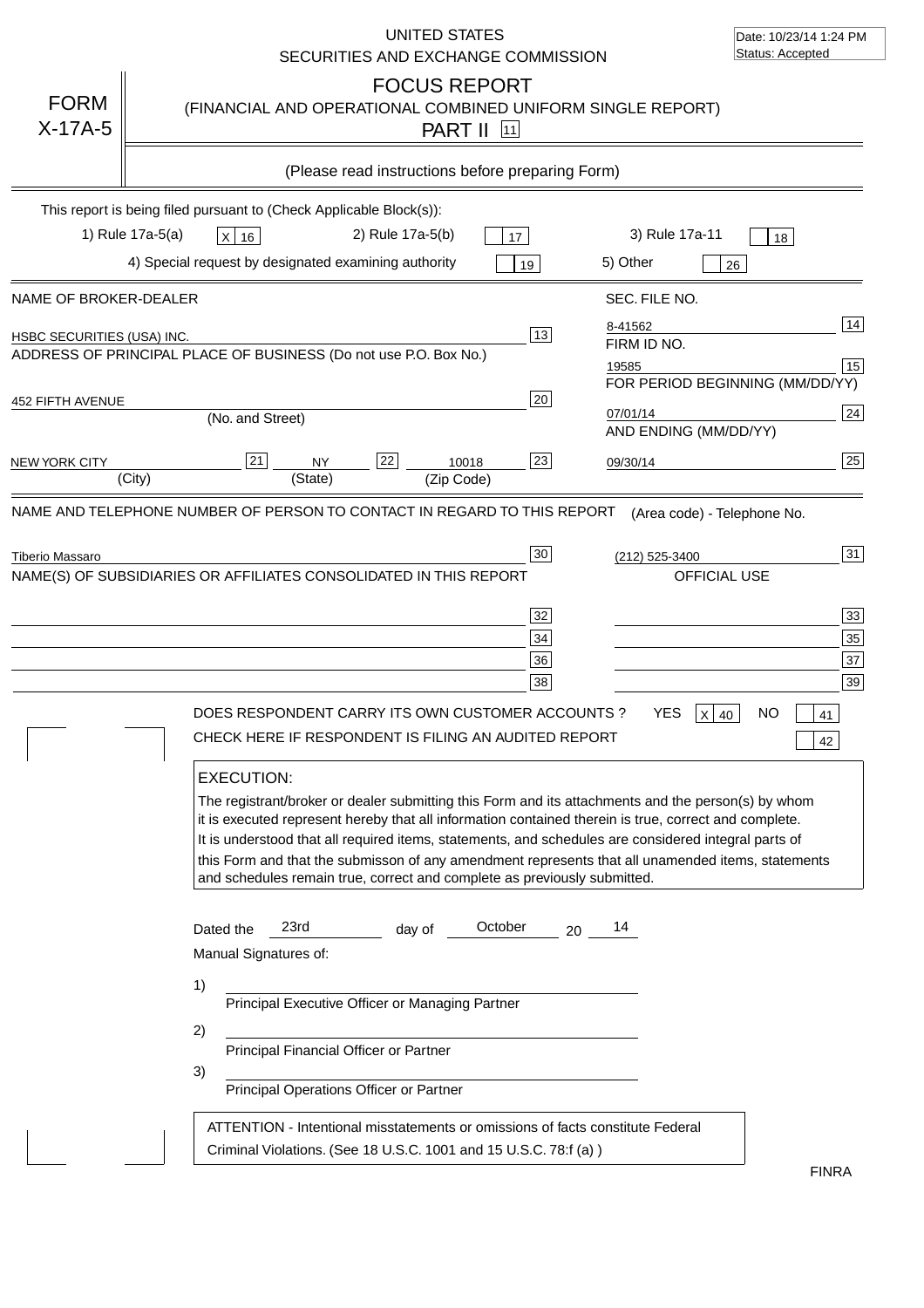| Date: 10/23/14 1:24 PM |  |
|------------------------|--|
| Status: Accepted       |  |

SUPPLEMENT TO FINANCIAL AND OPERATIONAL COMBINED UNIFORM SINGLE REPORT

PART II

#### BROKER OR DEALER

HSBC SECURITIES (USA) INC.

09/30/14

as of

## STATEMENT OF SEGREGATION REQUIREMENTS AND FUNDS IN SEGREGATION FOR CUSTOMERS TRADING ON U.S. COMMODITY EXCHANGES

| SEGREGATION REQUIREMENTS (Section 4d(2) of the CEAct)                                       |                    |                     |          |
|---------------------------------------------------------------------------------------------|--------------------|---------------------|----------|
| 1. Net ledger balance                                                                       |                    |                     |          |
| A. Cash                                                                                     | \$                 | 692,699,452 7010    |          |
| B. Securities (at market)                                                                   |                    | 545,326,585 7020    |          |
| 2. Net unrealized profit (loss) in open futures contracts traded on a contract market       |                    | $(16,242,512)$ 7030 |          |
| 3. Exchange traded options                                                                  |                    |                     |          |
| A. Add market value of open option contracts purchased on a contract market                 |                    | 93,342,929 7032     |          |
| B. Deduct market value of open option contracts granted (sold) on a contract market         |                    | 12,575,001) 7033    |          |
| 4. Net equity (deficit) (add lines 1, 2, and 3)                                             |                    | 1,302,551,453 7040  |          |
| 5. Accounts liquidating to a deficit and accounts with debit balances                       |                    |                     |          |
| - gross amount                                                                              | 7045<br>10,933,631 |                     |          |
|                                                                                             |                    |                     |          |
| Less: amount offset by customer owned securities                                            | 10,577,206) 7047   | 356.425             | 7050     |
| 6. Amount required to be segregated (add lines 4 and 5)                                     |                    | 1,302,907,878       | 7060     |
|                                                                                             |                    |                     |          |
| <b>FUNDS IN SEGREGATED ACCOUNTS</b>                                                         |                    |                     |          |
| 7. Deposited in segregated funds bank accounts                                              |                    |                     |          |
| A. Cash                                                                                     |                    | 12,615,162 7070     |          |
| B. Securities representing investments of customers' funds (at market)                      |                    |                     | $0$ 7080 |
| C. Securities held for particular customers or option customers in lieu of cash (at market) |                    | 63,208,472 7090     |          |
| 8. Margins on deposit with derivatives clearing organizations of contract markets           |                    |                     |          |
| A. Cash                                                                                     | \$                 | 351,071,094 7100    |          |
| B. Securities representing investments of customers' funds (at market)                      |                    | 445,139,179 7110    |          |
| C. Securities held for particular customers or option customers in lieu of cash (at market) |                    | 482,118,113 7120    |          |
| 9. Net settlement from (to) derivatives clearing organizations of contract markets          |                    | $(11,551,858)$ 7130 |          |
| 10. Exchange traded options                                                                 |                    |                     |          |
| A. Value of open long option contracts                                                      |                    | 93,342,929 7132     |          |
| B. Value of open short option contracts                                                     |                    | 12,575,001 7133     |          |
| 11. Net equities with other FCMs                                                            |                    |                     |          |
| A. Net liquidating equity                                                                   |                    | 9,903,341           | 7140     |
| B. Securities representing investments of customers' funds (at market)                      |                    |                     | 7160     |
| C. Securities held for particular customers or option customers in lieu of cash (at market) |                    |                     | 7170     |
| 12. Segregated funds on hand (describe:                                                     |                    |                     | 0 7150   |
| 13. Total amount in segregation (add lines 7 through 12)                                    |                    | 1,433,271,431       | 7180     |
| 14. Excess (deficiency) funds in segregation (subtract line 6 from line 13)                 |                    | 130,363,553 7190    |          |
| 15. Management Target Amount for Excess funds in segregation                                | \$                 | 50,000,000 7194     |          |
| 16. Excess (deficiency) funds in segregation over (under) Management Target Amount Excess   | \$                 | 80,363,553 7198     |          |
|                                                                                             |                    |                     |          |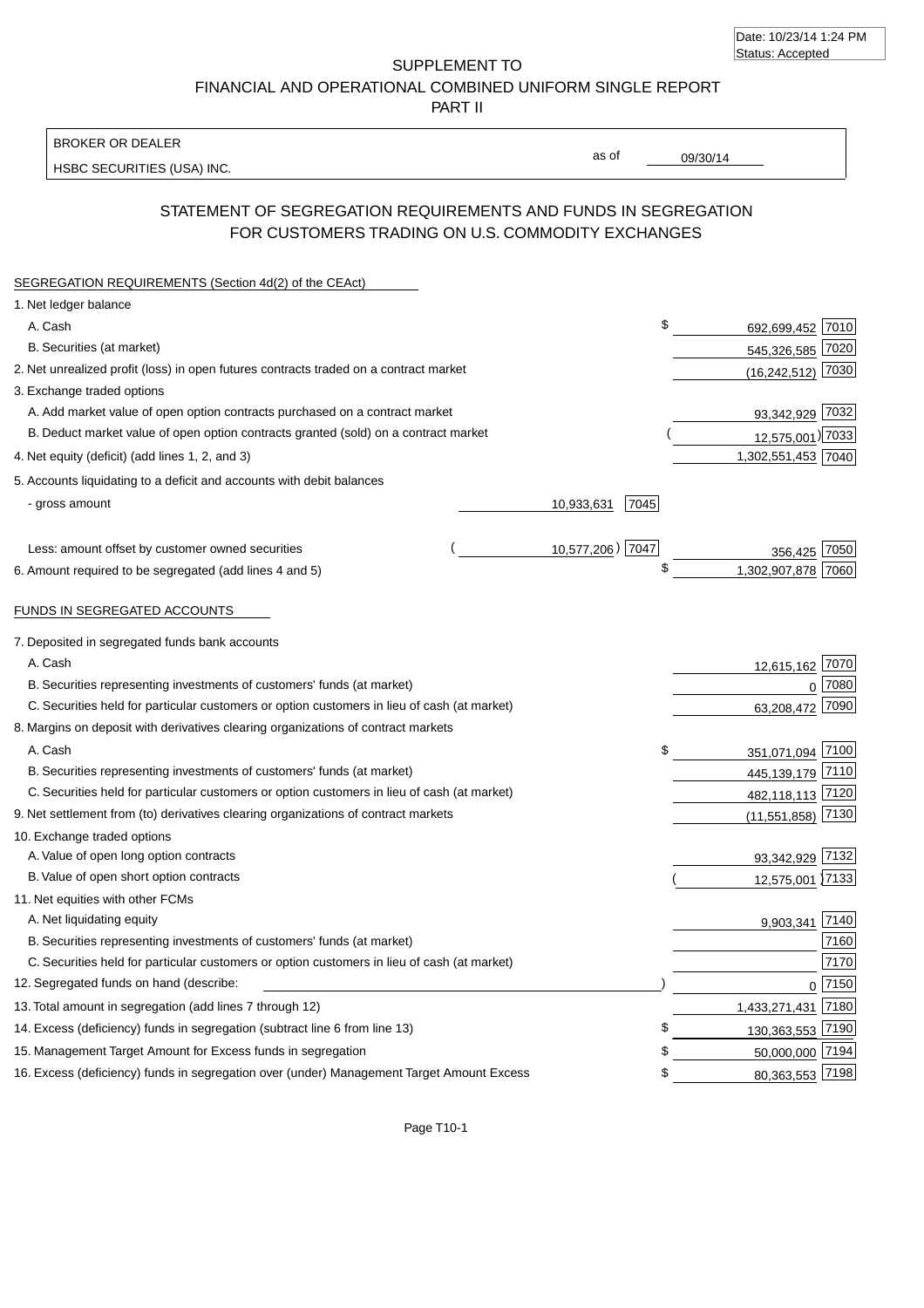SUPPLEMENT TO

FINANCIAL AND OPERATIONAL COMBINED UNIFORM SINGLE REPORT Status: Accepted

PART II

HSBC SECURITIES (USA) INC. 09/30/14 BROKER OR DEALER STATEMENT OF SEGREGATION REQUIREMENTS AND FUNDS IN SEGREGATION as of

# FOR CUSTOMERS' DEALER OPTIONS ACCOUNTS

| 1. Amount required to be segregated in accordance |                 |           |
|---------------------------------------------------|-----------------|-----------|
| with Commission regulation 32.6                   | \$              | $0$  7200 |
| 2. Funds in segregated accounts                   |                 |           |
| A. Cash                                           | \$<br>$0$  7210 |           |
| B. Securities (at market)                         | $0$ 7220        |           |
| C. Total                                          |                 | 7230      |
| 3. Excess (deficiency) funds in segregation       |                 |           |
| (subtract line 2.C from line 1)                   |                 | 0 7240    |
|                                                   |                 |           |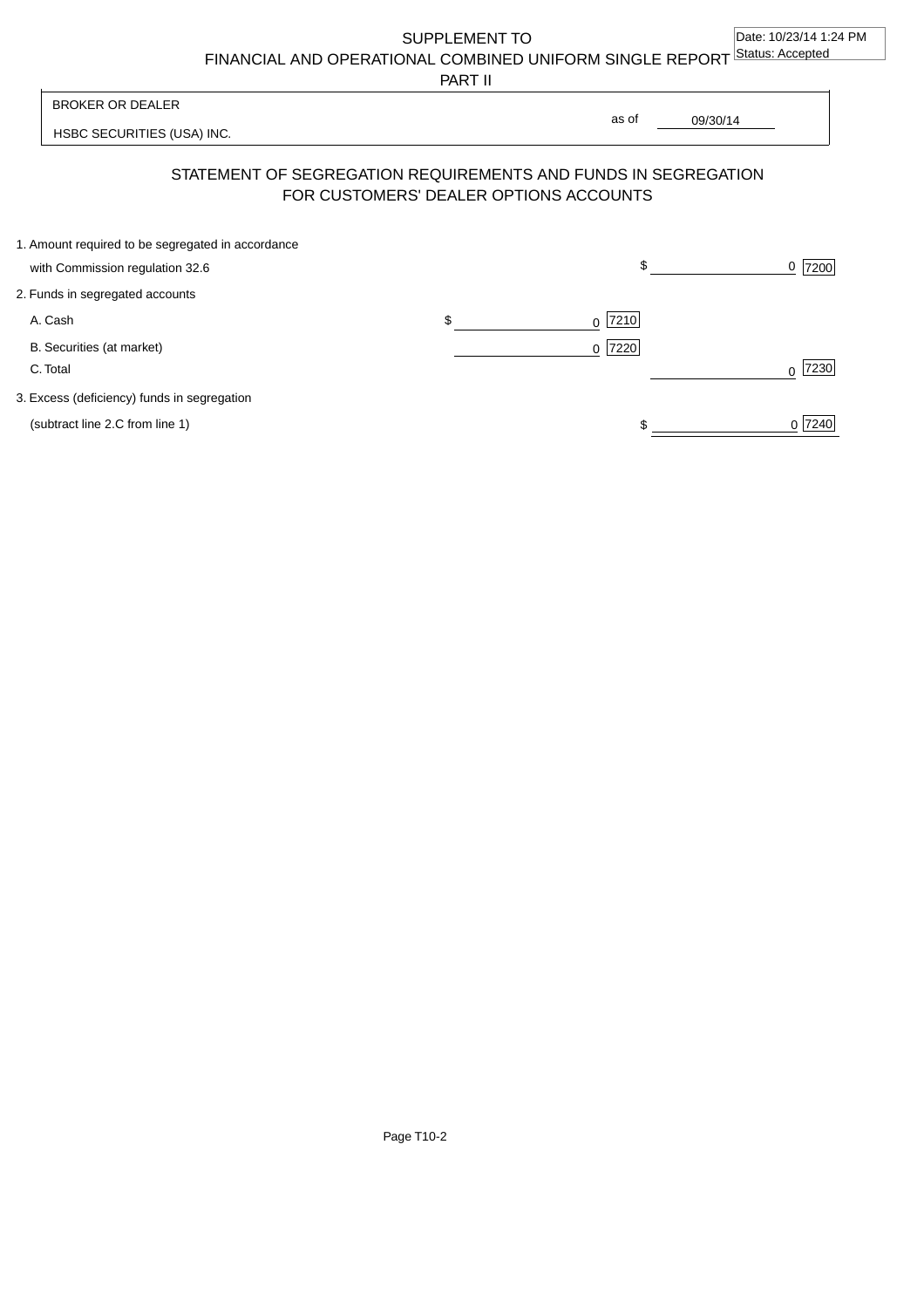SUPPLEMENT TO Date: 10/23/14 1:24 PM Status: Accepted

FINANCIAL AND OPERATIONAL COMBINED UNIFORM SINGLE REPORT

| I BROKER OR DEALER                |       |          |
|-----------------------------------|-------|----------|
|                                   | as of | 09/30/14 |
| <b>HSBC SECURITIES (USA) INC.</b> |       |          |

 $\mathbf{r}$ 

PART II

| STATEMENT OF SECURED AMOUNTS AND FUNDS HELD IN SEPARATE ACCOUNTS. |  |
|-------------------------------------------------------------------|--|
| PURSUANT TO COMMISSION REGULATION 30.7                            |  |

#### FOREIGN FUTURES AND FOREIGN OPTIONS SECURED AMOUNTS

| Amount required to be set aside pursuant to law, rule or regulation of a foreign government<br>or a rule of a self-regulatory organization authorized thereunder |  |                   | \$   | 0             | 7305 |
|------------------------------------------------------------------------------------------------------------------------------------------------------------------|--|-------------------|------|---------------|------|
| 1. Net ledger balance - Foreign Futures and Foreign Option Trading - All Customers                                                                               |  |                   |      |               |      |
| A. Cash                                                                                                                                                          |  |                   | \$   | 83,572,898    | 7315 |
| B. Securities (at market)                                                                                                                                        |  |                   |      | 24,821,250    | 7317 |
| 2. Net unrealized profit (loss) in open futures contracts traded on a foreign board of trade                                                                     |  |                   |      | (6, 149, 840) | 7325 |
| 3. Exchange traded options                                                                                                                                       |  |                   |      |               |      |
| A. Market value of open option contracts purchased on a foreign board of trade                                                                                   |  |                   |      | 0             | 7335 |
| B. Market value of open contracts granted (sold) on a foreign board of trade                                                                                     |  |                   | 7337 |               |      |
| 4. Net equity (deficit) (add lines 1.2. and 3.)                                                                                                                  |  |                   | \$   | 102,244,308   | 7345 |
| 5. Accounts liquidating to a deficit and accounts with                                                                                                           |  |                   |      |               |      |
| debit balances - gross amount                                                                                                                                    |  | 7351<br>1,368,510 |      |               |      |
| Less: amount offset by customer owned securities                                                                                                                 |  | 1,366,619) 7352   |      | 1,891         | 7354 |
| 6. Amount required to be set aside as the secured amount - Net Liquidating Equity Method (add lines 4 and 5)                                                     |  |                   |      | 102,246,199   | 7355 |
| 7. Greater of amount required to be set aside pursuant to foreign jurisdiction (above) or line 6.                                                                |  |                   |      | 102,246,199   | 7360 |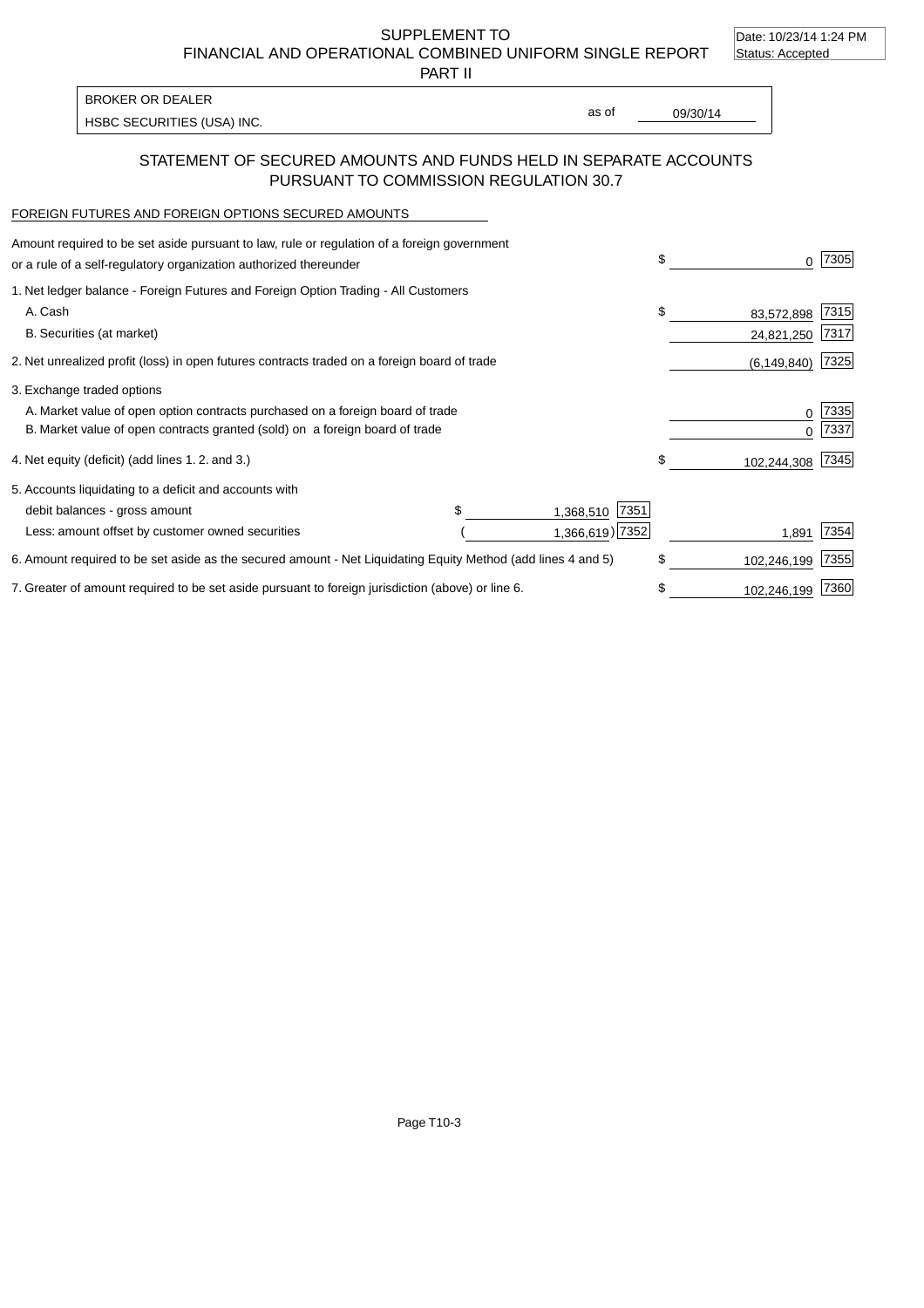SUPPLEMENT TO FINANCIAL AND OPERATIONAL COMBINED UNIFORM SINGLE REPORT

PART II

## BROKER OR DEALER

HSBC SECURITIES (USA) INC.

09/30/14 as of

## STATEMENT OF SECURED AMOUNTS AND FUNDS HELD IN SEPARATE ACCOUNTS PURSUANT TO COMMISSION REGULATION 30.7

#### FUNDS DEPOSITED IN SEPARATE REGULATION 30.7 ACCOUNTS

| 1. Cash in banks                   |                                                                                        |      |                       |                 |                  |
|------------------------------------|----------------------------------------------------------------------------------------|------|-----------------------|-----------------|------------------|
|                                    | A. Banks located in the United States                                                  |      | \$<br>35,094,923 7500 |                 |                  |
|                                    | B. Other banks qualified under Regulation 30.7                                         |      |                       |                 |                  |
| Name(s):                           | <b>HARRIS TRUST</b>                                                                    | 7510 |                       | $0$   7520   \$ | 35,094,923 7530  |
| 2. Securities                      |                                                                                        |      |                       |                 |                  |
|                                    | A. In safekeeping with banks located in the United States                              |      | \$<br>60,321,250 7540 |                 |                  |
|                                    | B. In safekeeping with other banks qualified under Regulation 30.7                     |      |                       |                 |                  |
| Name(s):                           | <b>HARRIS TRUST</b>                                                                    | 7550 |                       | $0$  7560       | 60,321,250 7570  |
|                                    | 3. Equities with registered futures commission merchants                               |      |                       |                 |                  |
| A. Cash                            |                                                                                        |      | \$                    | $0$ 7580        |                  |
| <b>B.</b> Securities               |                                                                                        |      |                       | $0$ 7590        |                  |
|                                    | C. Unrealized gain (loss) on open futures contracts                                    |      |                       | $0^{7600}$      |                  |
| D. Value of long option contracts  |                                                                                        |      |                       | $0$ 7610        |                  |
|                                    | E. Value of short option contracts                                                     |      |                       | 0 7615          | 0 7620           |
|                                    | 4. Amounts held by clearing organizations of foreign boards of trade                   |      |                       |                 |                  |
| Name(s):                           | the control of the control of the control of the                                       | 7630 |                       |                 |                  |
| A. Cash                            |                                                                                        |      | \$                    | 7640            |                  |
| <b>B.</b> Securities               |                                                                                        |      |                       | 7650            |                  |
|                                    | C. Amount due to (from) clearing organizations - daily variation                       |      |                       | 7660            |                  |
| D. Value of long option contracts  |                                                                                        |      |                       | 7670            |                  |
|                                    | E. Value of short option contracts                                                     |      |                       | )7675           | 7680             |
|                                    | 5. Amounts held by members of foreign boards of trade                                  |      |                       |                 |                  |
| Name(s):                           |                                                                                        | 7690 |                       |                 |                  |
| A. Cash                            |                                                                                        |      | \$<br>44,778,950 7700 |                 |                  |
| <b>B.</b> Securities               |                                                                                        |      |                       | $0$ 7710        |                  |
|                                    | C. Unrealized gain (loss) on open futures contracts                                    |      | (6, 149, 840)         | 7720            |                  |
| D. Value of long option contracts  |                                                                                        |      |                       | $0$  7730       |                  |
| E. Value of short option contracts |                                                                                        |      |                       | $0$ ) 7735      | 38,629,110 7740  |
|                                    | 6. Amounts with other depositories designated by a foreign board of trade              |      |                       |                 |                  |
| Name(s):                           |                                                                                        | 7750 |                       |                 | $0$ 7760         |
|                                    | 7. Segregated funds on hand (describe:                                                 |      |                       |                 | 0 7765           |
|                                    | 8. Total funds in separate section 30.7 accounts                                       |      |                       |                 | 134,045,283 7770 |
|                                    | 9. Excess (deficiency) set Aside Funds for Secured Amount (subtract Line 7 Secured     |      |                       |                 |                  |
|                                    | Statement page T10-3 from Line 8)                                                      |      |                       | \$              | 31,799,084 7380  |
|                                    | 10. Management Target Amount for Excess funds in separate section 30.7 accounts        |      |                       | \$              | 22,924,600 7780  |
|                                    | 11. Excess (deficiency) funds in separate 30.7 accounts over (under) Management Target |      |                       | \$              | 8,874,484 7785   |
|                                    |                                                                                        |      |                       |                 |                  |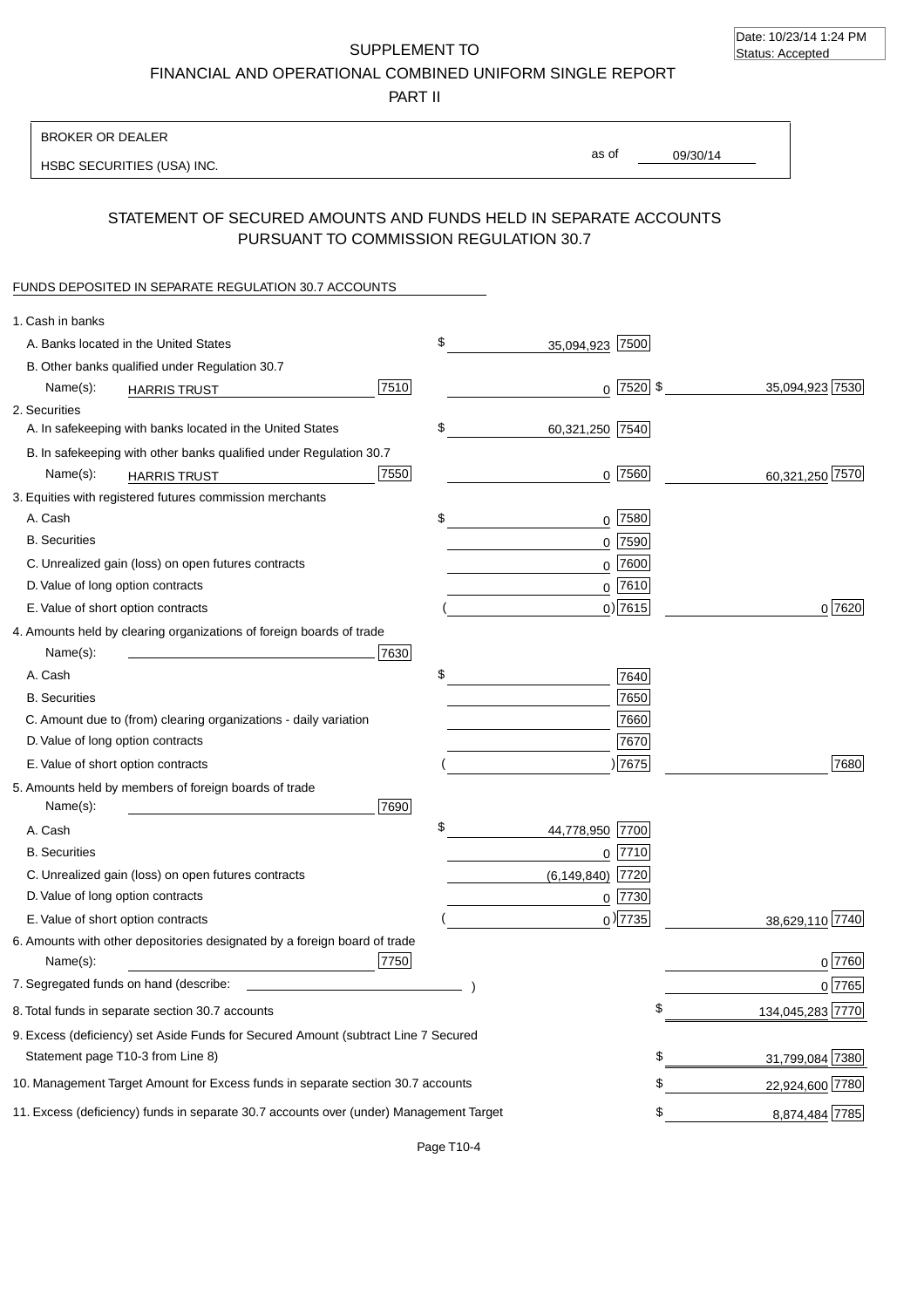SUPPLEMENT TO FINANCIAL AND OPERATIONAL COMBINED UNIFORM SINGLE REPORT

PART II

HSBC SECURITIES (USA) INC. The state of the second second second second second second second second second second second second second second second second second second second second second second second second second sec BROKER OR DEALER

as of

# STATEMENT OF CLEARED SWAPS CUSTOMER SEGREGATION REQUIREMENTS AND FUNDS IN CLEARED SWAPS CUSTOMER ACCOUNTS UNDER 4D(F) OF THE CEA

| <b>Cleared Swaps Customer Requirements</b>                                                                  |                      |    |                         |  |
|-------------------------------------------------------------------------------------------------------------|----------------------|----|-------------------------|--|
| 1. Net ledger balance                                                                                       |                      |    |                         |  |
| A. Cash                                                                                                     |                      | \$ | 8500<br>305,252,194     |  |
| B. Securities (at market)                                                                                   |                      |    | 563,067,554 8510        |  |
| 2. Net unrealized profit (loss) in open cleared swaps                                                       |                      |    | 8520<br>(250, 389, 843) |  |
| 3. Cleared swaps options                                                                                    |                      |    |                         |  |
| A. Market value of open cleared swaps option contracts purchased                                            |                      |    | $0^{8530}$              |  |
| B. Market value of open cleared swaps option contracts granted (sold)                                       |                      |    | $0)$ 8540               |  |
| 4. Net equity (deficit) (add lines 1, 2, and 3)                                                             |                      | \$ | 617,929,905 8550        |  |
| 5. Accounts liquidating to a deficit and accounts with                                                      |                      |    |                         |  |
| debit balances - gross amount                                                                               | \$<br>6,688,623 8560 |    |                         |  |
| Less: amount offset by customer owned securities                                                            | 6,349,688) 8570      |    | 338,935 8580            |  |
| 6. Amount required to be segregated for cleared swaps customers (add lines 4 and 5)                         |                      | S  | 618,268,840 8590        |  |
| Funds in Cleared Swaps Customer Segregated Accounts                                                         |                      |    |                         |  |
| 7. Deposited in cleared swaps customer segregated accounts at banks                                         |                      |    |                         |  |
| A. Cash                                                                                                     |                      | \$ | 3,936,133 8600          |  |
| B. Securities representing investments of cleared swaps customers' funds (at market)                        |                      |    | 0 8610                  |  |
| C. Securities held for particular cleared swaps customers in lieu of cash (at market)                       |                      |    | 8620<br>19,622,504      |  |
| 8. Margins on deposit with derivatives clearing organizations in cleared swaps customer segregated accounts |                      |    |                         |  |
| A. Cash                                                                                                     |                      |    | 67,224,802 8630         |  |
| B. Securities representing investments of cleared swaps customers' funds (at market)                        |                      |    | 8640<br>20,000,000      |  |
| C. Securities held for particular cleared swaps customers in lieu of cash (at market)                       |                      |    | 543,445,049 8650        |  |
| 9. Net settlement from (to) derivatives clearing organizations                                              |                      |    | 8660<br>20,441,725      |  |
| 10. Cleared swaps options                                                                                   |                      |    |                         |  |
| A. Value of open cleared swaps long option contracts                                                        |                      |    | $0^{8670}$              |  |
| B. Value of open cleared swaps short option contracts                                                       |                      |    | $0$ ) 8680              |  |
| 11. Net equities with other FCMs                                                                            |                      |    |                         |  |
| A. Net liquidating equity                                                                                   |                      |    | $0^{8690}$              |  |
| B. Securities representing investments of cleared swaps customers' funds (at market)                        |                      |    | $0^{8700}$              |  |
| C. Securities held for particular cleared swaps customers in lieu of cash (at market)                       |                      |    | 0 8710                  |  |
| 12. Cleared swaps customer funds on hand (describe: _                                                       |                      |    | $0 \;  8715 $           |  |
| 13. Total amount in cleared swaps customer segregation (add lines 7 through 12)                             |                      |    | 674,670,213 8720        |  |
| 14. Excess (deficiency) funds in cleared swaps customer segregation (subtract line 6 from line 13)          |                      |    | 56,401,373 8730         |  |
| 15. Management Target Amount for Excess funds in cleared swaps segregated accounts                          |                      | \$ | 30,000,000 8760         |  |
| 16. Excess (deficiency) funds in cleared swaps customer segregated accounts over                            |                      |    |                         |  |
| (under) Management Target Excess                                                                            |                      | \$ | 26,401,373 8770         |  |